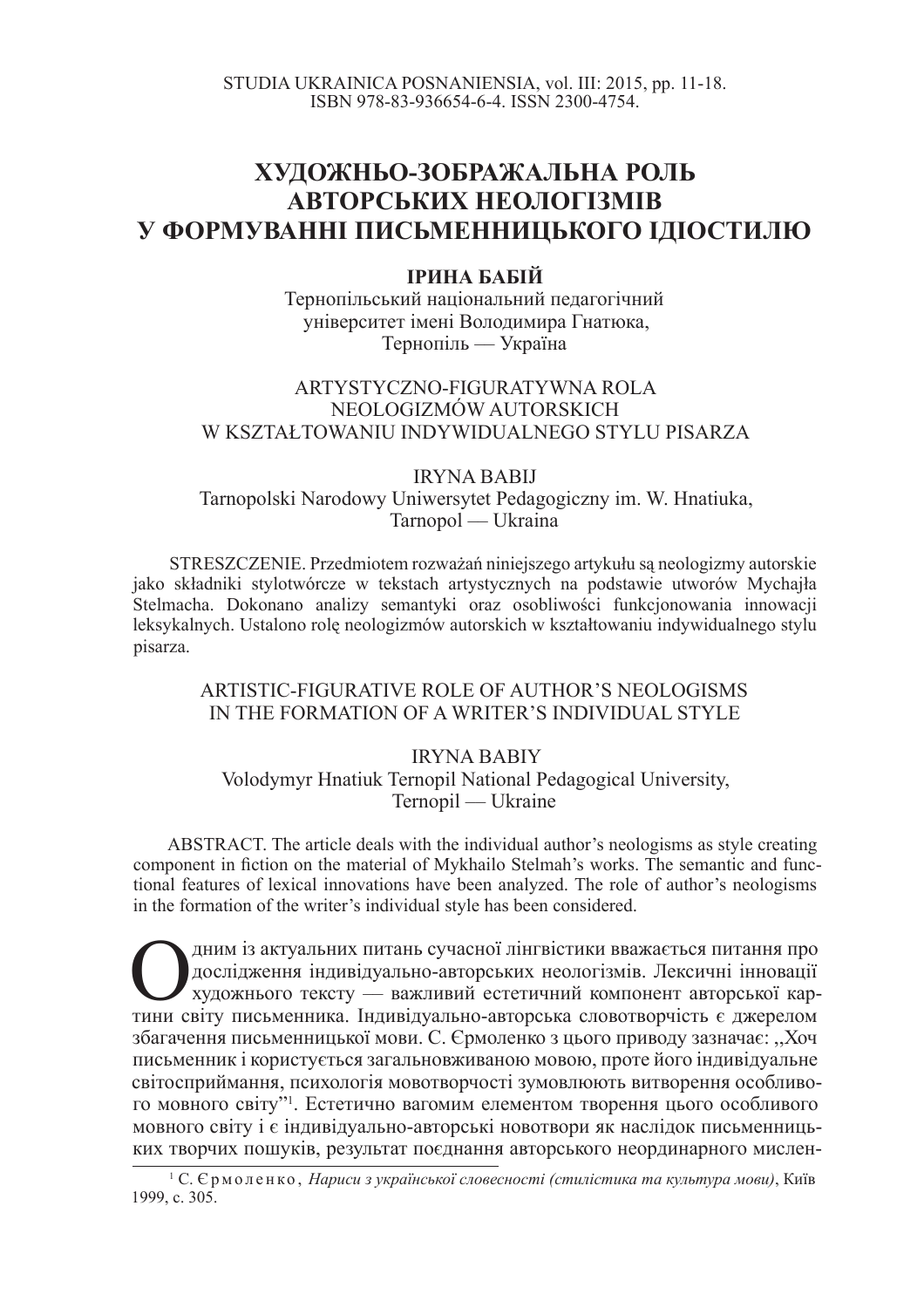ня, доброго естетичного смаку, творчої уяви та індивідуального бачення і сприйняття довкілля. Щоправда, не кожному письменнику притаманне мистецтво творити нові слова. Відомим словотворцем у царині індивідуально-авторської номінації вважають М. Стельмаха. Творчість цього художника слова "вражає багатством барв, неймовірними щедротами мовностилістичних засобів; щедро черпаючи з фольклору, письменник мовби витворює свій власний "літературний фольклор", завдяки чому сторінки його книжок буквально приголомшують буйною метафоричністю, квітучістю слова, високою образністю"<sup>2</sup>.

Творчість М. Стельмаха жанрово різноманітна й потребує ґрунтовного наукового вивчення. У центрі нашої уваги — індивідуально-авторське словотворення письменника. У сучасній філологічній літературі до цього часу відсутні монографічні дослідження, присвячені аналізу лексичних інновацій М. Стельмаха. Це й зумовлює актуальність запропонованої розвідки.

Предметом розгляду обрано індивідуально-авторські лексичні інновації М. Стельмаха, а матеріалом слугують його прозові твори (романи Хліб і сіль, *Правда і кривда*, Чотири броди, автобіографічні повісті Гуси-лебеді летять i *Щeдрий* вечiр).

Мета дослідження — опис семантики та особливостей функціонування індивідуально-авторських неологізмів у художньому мовленні М. Стельмаха, з'ясування ролі неолексем у формуванні письменницького ідіостилю.

В останні десятиліття в сучасній українській та зарубіжній лінгвістиці пожвавився науковий інтерес до індивідуально-авторських неологізмів, які дослідники розглядають у різних аспектах: лексико-семантичному, ономасіологічному, словотвірному, лексикографічному тощо. Проблемі індивідуальноавторської номінації присвячені праці таких мовознавців, як Г. Винокур, Г. Вокальчук, В. Герман, Л. Данилова, С. Єрмоленко, О. Земська, Ж. Колоїз, О. Кубрякова, О. Ликов, В. Лопатін, В. Русанівський, О. Стишов, Н. Сологуб, В. Чабаненко та ін.

Індивідуально-авторські неологізми як позасистемні мовленнєві явища, що зберігають індивідуальне в основі своєї появи, посідають значне місце в художньому дискурсі. Більш природною сферою їхнього функціонування є, звичайно, поетичне мовлення, однак і в прозі активно народжуються експресивно забарвлені лексичні інновації.

Авторські неологізми характеризуються низкою диференційних ознак. О. Ликов виділяє дев'ять таких ознак: "1) належність до мовлення, 2) утворюваність (невідтворюваність), словотвірна похідність, 4) ненормативність, 5) функціональна одноразовість, 6) експресивність, 7) номінативна факультативність, 8) синхронно-діахронна дифузність, 9) індивідуальна належність"<sup>3</sup>.

"Основною диференційною ознакою неологізму" Ж. Колоїз уважає "його відносну новизну: нове настає за чимось іншим щодо нього в часі, відображає не раптовий, короткочасний зріз об'єктивної вербальної дійсності, а протяжність у мовному просторі", що є різною для різних матеріальних репрезентантів"<sup>4</sup>.

Більшість науковців дотримується погляду, що основними ознаками оказіональних слів є індивідуальність їх творення, стилістичне навантажен-

<sup>&</sup>lt;sup>2</sup> Наш Михайло Стельмах: Літературно-критичні статті, етюди, есе, Київ 1982, с. 11.

<sup>&</sup>lt;sup>3</sup> А. Г. Лыков, *Современная русская лексикология (русское окказиональное слово)*, Москва 1976, c. 11.

<sup>&</sup>lt;sup>4</sup> Ж. В. Колоїз, Оказіональна деривація: теоретичний та функціонально-прагматичний аспекти, Автореф. дис. докт. філол. наук, Київ 2007, с. 7.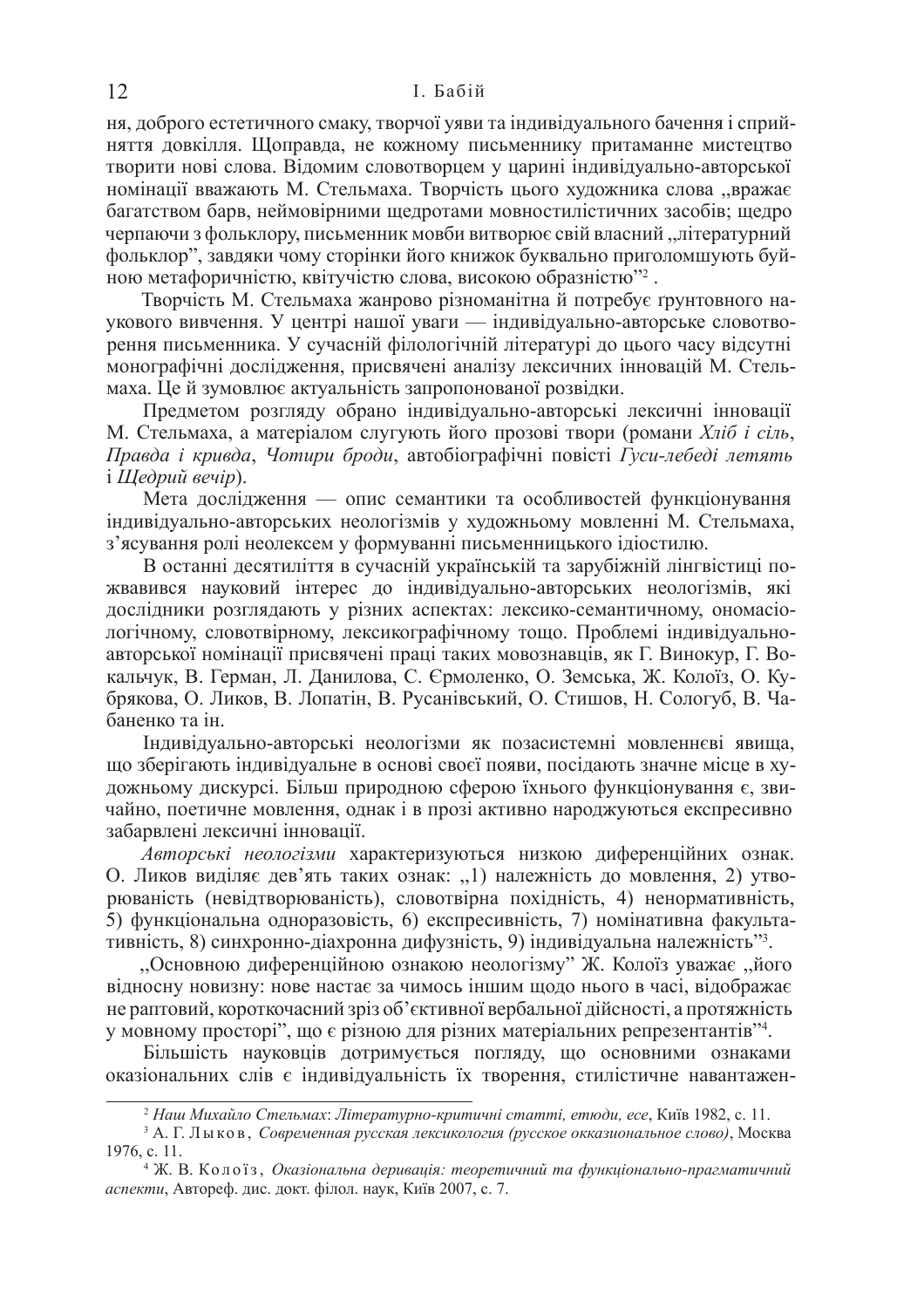ня, тимчасовість існування, прозорість значень та ін. На думку Р. Намітокової, найвагоміша серед названих ознак — "ознака індивідуальності їх утворення, ознака авторства слова"5.

На позначення цих мовних одиниць у неологічній літературі лінгвісти застосовують понад тридцять термінів ("авторський неологізм", "лексичний новотвір", "художній неологізм", "лексична інновація", "лексичний новотвір", ,,індивідуально-авторський новотвір", "слово-метеор", "слово-саморобка", ,слово-експромт", "слово-беззаконник", "оказіоналізм", "оказіональне слово", "неолексема", "індивідуалізм" та ін.). В. Лопатін уважає, що "кожен із запропонованих термінів по-своєму виправданий, характеризує явище зі свого боку, зі свого погляду, й тим самим воно одержує різнобічне висвітлення"<sup>6</sup>. Той факт, що буває важко розмежувати узуальні лексеми та неузуальні, довести оказіональність виявлених одиниць і под., і спричинює розбіжність у термінології, відсутність єдиного загальноприйнятого визначення цих лексем, а також єдності в їх теоретичному висвітленні.

У сучасній лінгвістиці дослідники досить активно застосовують термін ,,оказіоналізм", "оказіональне слово". На думку Л. Данилової, термін "оказіоналізм" — "найбільш вдалий, на відміну від "індивідуальний неологізм", ,,слова-саморобки", ,,поетичний неологізм", ,,неологізм контексту" та ін. У ньому досить ясно визначена специфіка подібних слів, утворених конкретним автором з метою "обслуговувати мінімальний контекст, певний приватний випадок, певну мовленнєву ситуацію; ці слова не претендують на те, щоб закріпитися в мові, увійти до загального вжитку"7.

Термін "оказіональне значення" вперше вжив німецький філолог Г. Пауль 1880 р. у праці Принципы истории языка, де дослідник зіставляє поняття узуальності й оказіональності: "Узуальне значення розуміємо як усю сукупність уявлень, що складають для члена певної мовної спільності зміст даного слова, оказіональне значення — ті уявлення, які мовець пов'язує із цим словом у момент його вимови і які, як він уважає, зв'яже, у свою чергу, й слухач із цим  $c$ ловом"<sup>8</sup>.

О. Турчак зауважує, що "за останні півстоліття погляди на природу й сутність оказіоналізмів зазнали істотних змін, але й до цього часу в мовознавстві серел новотворів тралиційно виліляють три типи: неологізми, оказіоналізми й потенційні слова"<sup>9</sup>.

У сучасній науці поширена думка про те, що оказіональні слова — це такі, які "утворюються за наявними в мові моделями, але не використовуються в загальновживаному словнику. Оказіоналізми мають індивідуальний характер, уживаються тільки в умовах певного контексту, що дає змогу розкрити їхнє значення"10. Г. Вокальчук наголошує, що до індивідуально-авторських номінацій

<sup>&</sup>lt;sup>5</sup> Р. Ю. Намитокова, *Авторские неологизмы: словообразовательный аспект*, Ростов-на-Дону 1986, с. 19.

<sup>&</sup>lt;sup>6</sup> В. В. Лопатин, Рождение слова, Неологизмы и окказиональные образования, Москва 1973. c. 64.

<sup>&</sup>lt;sup>7</sup> Л. В. Данилова, *К вопросу об окказионализмах и способах их образования (на материа*ле поэзии А. Вознесенского, Е. Евтушенко, Р. Рождественского), [в:] Стилістика художествен*ного текста*, Межвуз. сбор. науч. тр., Фрунзе 1984, с. 89.

<sup>&</sup>lt;sup>8</sup> Г. Пауль, *Принципы истории языка*, Москва 1960, с. 94.

<sup>&</sup>lt;sup>9</sup> О. Турчак, *Оказіоналізми як об'єкт лінгвістичного дослідження*, [в:] "Українська мова", 2004, № 2, с. 49.

<sup>&</sup>lt;sup>10</sup> С. Я. Єрмоленко, С. П. Бибик, О. Г. Тодор, Українська мова. Короткий тлумачний словник лінгвістичних термінів, Київ 2001, с. 113.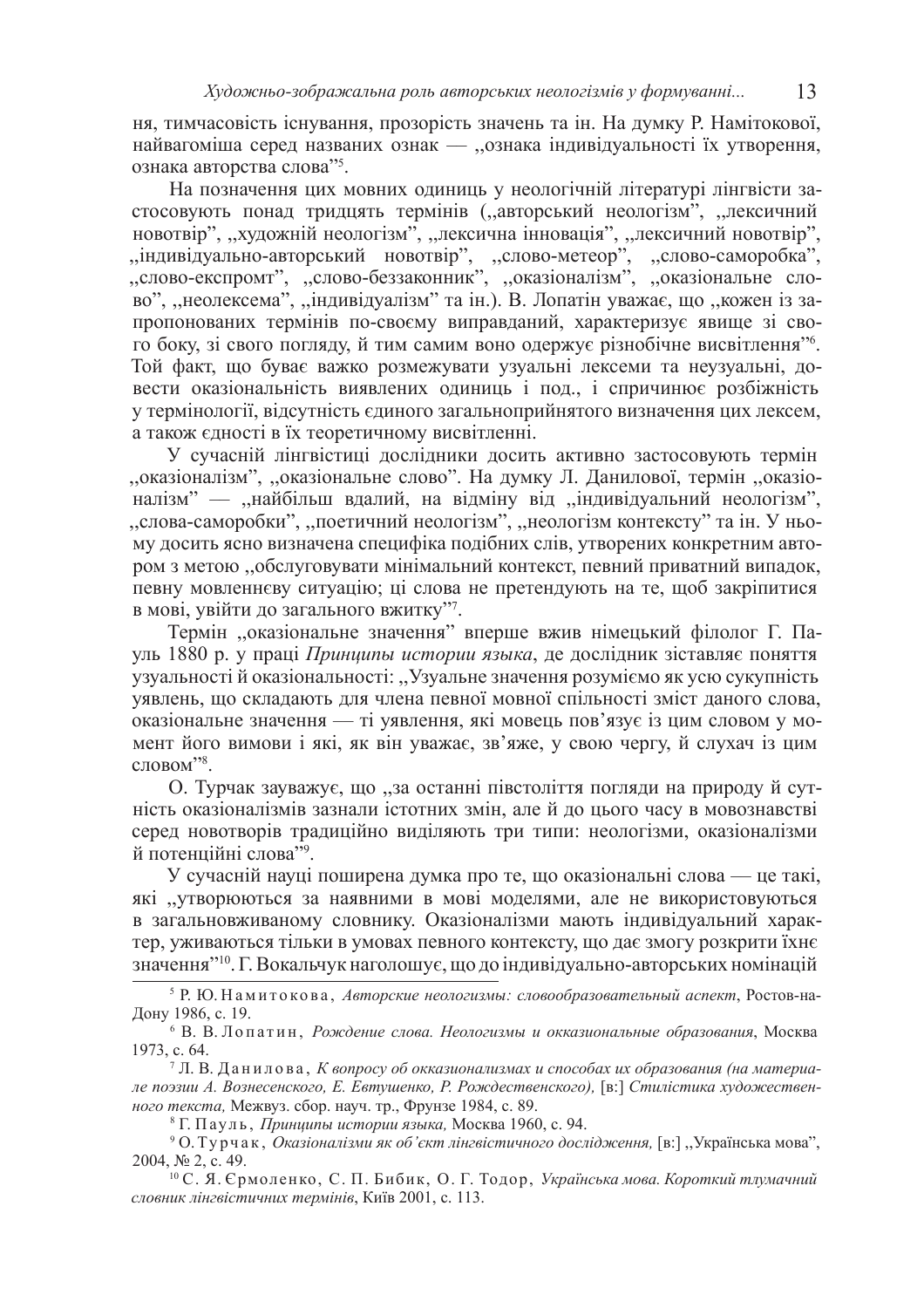, доцільно зараховувати не лише слова, утворені в результаті структурних і семантичних змін вихідних одиниць, але й ті, що є своєрідними авторськими видозмінами узуальних лексем, повністю збігаючись із ними у значенні"<sup>11</sup>. Особливістю авторських неологізмів у художньому тексті є те, що вони, як правило, крім номінативного значення, репрезентують емотивно-експресивне забарвлення, сприяють формуванню письменницького ідіолекту, увиразнюють індивідуально-авторське мовлення. Лексичні новотвори можуть створюватися за традиційними словотвірними моделями, а можуть — і за незвичними, невластивими українській мові словотвірними зразками і з порушенням мовних норм. Тому оказіональні одиниці "варто розглядати як складне явище системного (реалізація словотвірних можливостей, закладених у системі певної мови) й асистемного (ненормативність, функціональна й емоційна, й емоційноекспресивна зумовленість, створення для ситуативних потреб) характеру"<sup>12</sup>.

Ндивідуально-авторські неологізми з'являються під впливом і мовних, і позамовних чинників. Смисловий обсяг та функціональна значущість неолексем у контексті настільки широкі, що їхня семантична структура може містити не тільки пряму, безпосередню номінацію описуваної реалії, а й додаткові смислові компоненти, що можуть презентувати національно-духовний і лінгвокультурний потенціал певної мови. У художньому мовленні індивідуально-авторські неологізми, як правило, емоційно й експресивно зумовлені, тому вони нерідко  $\epsilon$  естетично вагомим компонентом авторського образотворення та формування письменницького іліостилю.

Під поняттям "індивідуальний стиль", "ідіолект" розуміють "сукупність мовно-виражальних засобів, що виконують естетичну функцію і вирізняють мову окремого письменника з-поміж інших; своєрідність мови окремого індивіда. Це поняття насамперед стосується стилю майстра слова, письменника. Індивідуальний стиль залежить від творчої особистості автора, його світосприймання та світовідчуття, ставлення до явищ навколишньої дійсності та оцінки їх"<sup>13</sup>. На думку Н. Сологуб, "художнє мовлення вимагає не лише майстерного використання словникового багатства мови, якою пише письменник, а й пошуку індивідуальних форм вираження ідейно-художнього задуму письменника. Митець може відчувати недостатність засобів художнього пізнання, їхню обмеженість, що стимулює пошук нових слів в естетичному освоєнні світу. Цей пошук виражається в індивідуальному словотворенні письменника"<sup>14</sup>. Iндивідуально-авторські новотвори в художньому тексті мають здатність бути таким компонентом, що, завдяки своїй оказіональності, незвичній семантиці та естетичній вазі, дає змогу письменнику відтворити авторську МКС, досягнути ідейно-художньої довершеності художнього твору. Авторські лексичні новотвори є вагомим стилетвірним засобом.

3 виразними естетичними настановами вживає індивідуально-авторські неологізми М. Стельмах. Вони органічно вплетені в словесну тканину твору, виконують важливу текстотвірну функцію. Цікавою й самобутньою є вся різножанрова творчість М. Стельмаха, що презентує оригінальний ідіолект письменника. У творах М. Стельмаха корпус індивідуально-авторських неоло-

<sup>&</sup>lt;sup>11</sup> М. Вокальчук, *Словотворчість українських поетів XX століття*, Острог 2008, с. 64.

<sup>&</sup>lt;sup>12</sup> О. А. Стишов, Українська лексика кінця XX століття (на матеріалі мови засобів масової інформації), Київ 2005, с. 47.

<sup>&</sup>lt;sup>13</sup> Українська мова: Енциклопедія, редкол.: В. М. Русанівський, О. О. Тараненко та ін., Київ 2000, с. 603-604.

<sup>&</sup>lt;sup>14</sup> Н. М. Сологуб, *Мовний світ Олеся Гончара*, Київ 1991, с. 88.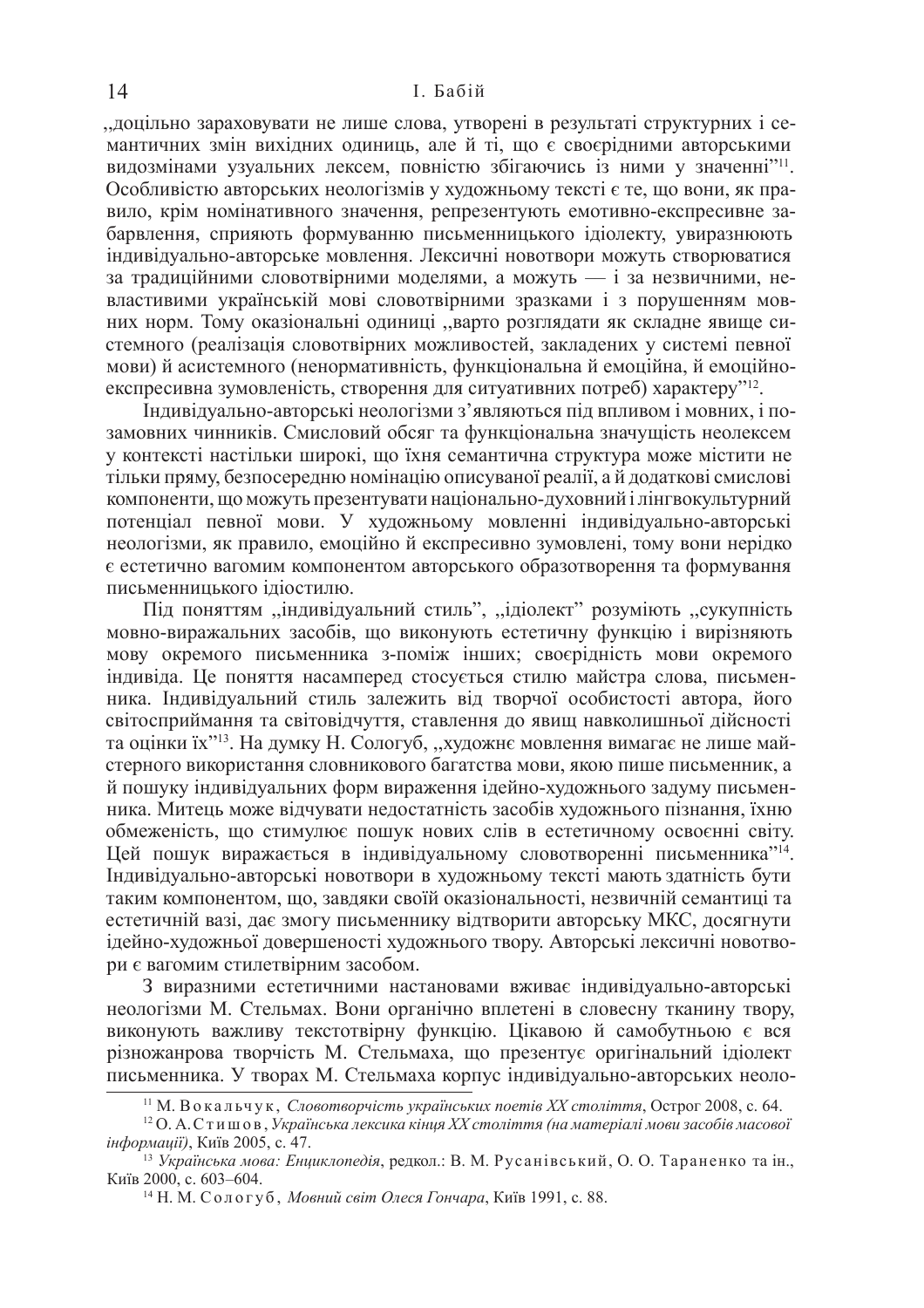гізмів становить близько півтори тисячі лексичних інновацій. За граматичними характеристиками вони належать до чотирьох основних самостійних частин мови: іменника, прикметника, дієслова та прислівника; найбільше — іменників і прикметників.

Іменникові лексичні неологізми М. Стельмаха можна об'єднати в кілька лексико-семантичних груп, найчисленнішу становлять назви осіб за такими ознаками: 1) рід занять, діяльність: горшкограй, відвідувач-медоїд, крамарпройда, професор-життєлюб, звіздоноша, оратор-дурисвіт, папероїд, перошкряб, куховарка-зводниця та ін.; 2) внутрішні (характерологічні) якості, властивості: брехуненко, пошкодерник, безпардонник, кислій, головодур, жере*било, мимрач, скритник, спритняга, осудець, заздренник, гонивітер, лискуха,*  $\overline{A}$ *iчикруп*, продайдуша, носодер, сушиголова, мамлюк, нудисвіт, фииькало, язи $kab$  (балакучий), захвойданка, ложкохват, кручений-верчений, людозвір, кро- $\epsilon$ *ѳдюб* та ін.; 3) розумові здібності: тупоум, нерозумець, безклепка, недотямко, <u>нерозсудливець, бездар, пришелепок, мудригайло, простюха та ін.; 4) зовнішній</u> вигляд, риси портрету: дебеляк, дужень, задрипа, волохань, босоніг, (босоногий *хлопець*) та ін. 5) соціальний стан, матеріальне становище: злидар-невдалиця,  $u$ ляхтич-однодворець, дрантогуз (бідняк), голодраби (бідняки), комзлидні  $(6i\delta$ *HAKU*), *голоп'ятник, архікнязь* та ін.; 6) вік, значення недорослості: *верескля*, *лебеденко, чадунь (від чадо)* та ін.

Крім назв осіб, в авторському лексиконі М. Стельмаха наявні ще такі семантичні групи іменникових інновацій, як назви: 1) рослин, плодів тощо:  $\partial y\delta$ - $\partial o$ вговік, цар-колос, дивдерево, верба-підліток; 2) тварин, птахів: коні- $\mu$ еуки, блохотрус (собака), окунці-матросики, дзьобаха та ін.; 3) предметів, маɲɢɧ, ɪɟɱɨɜɢɧ, ɩɪɨɞɭɤɬɿɜ ɯɚɪɱɭɜɚɧɧɹ ɬɨɳɨ: *ɤɧɢɝɢ-ɪɨɦɚɧɢ, ɧɟɠɭɪɧɢɰɹ (ɝɨɪɿɥɤɚ)*; 4) явищ та станів природи тощо: *роса-сльоза, місяць-білогривець, дідусь-місяць,*  $c$ *онцеграй, осмерк* та ін.

Велику групу складають назви абстрактних понять: 1) емоцій, почуттів, відчуттів, психічного стану особи: засмута, печаль-журба, диво-радість,  $\mu$ адія-безнадія, жалі-тривоги, кволість-знемога, п'янкість та ін.; 2) якостей, внутрішніх властивостей особи: твердосердність, жорстокосердя, гидомир $cm$ *во*, бабодурство, худобство, холодноокість, честивість та ін.; 3) мисленнєвих процесів: розмисл, жаль-думка, аргомисль та ін.; 4) дій, процесів та їх результатів: підмова-облуда, вертійство, мочемордіє, лихомовство, клопотарство,  $\dot{a}$ н $\dot{b}$ шепіт, колінкування, лементація, старостування-правування та ін.

Індивілуально-авторські лексичні новотвори М. Стельмаха, як правило, мають прозору семантичну та дериваційну структуру. Переважну їх більшість утворено від узуальних слів за словотвірними моделями, характерними для української мови.

Ідіостилю М. Стельмаха притаманне активне вживання індивідуально-авторських номінацій особи. Часто вони містять оцінне значення і є вагомим естетичним засобом характеротворення персонажів. Водночас такі неолексеми презентують авторське бачення героїв та його ставлення до них, напр., доброзичливо, із симпатією М. Стельмах описує працьовитих селян-трудівників: заповзятець, дужень; i, навпаки, свою зневагу до брехунів, підлих, злодійкуватих героїв виражає за допомогою неолексем: брехуненко, кривосудець, слизькоумець, нелюдько, окаянниця, безчесник, ложкохват, панич-пролаза, виплідок, *напівхудобина* та ін.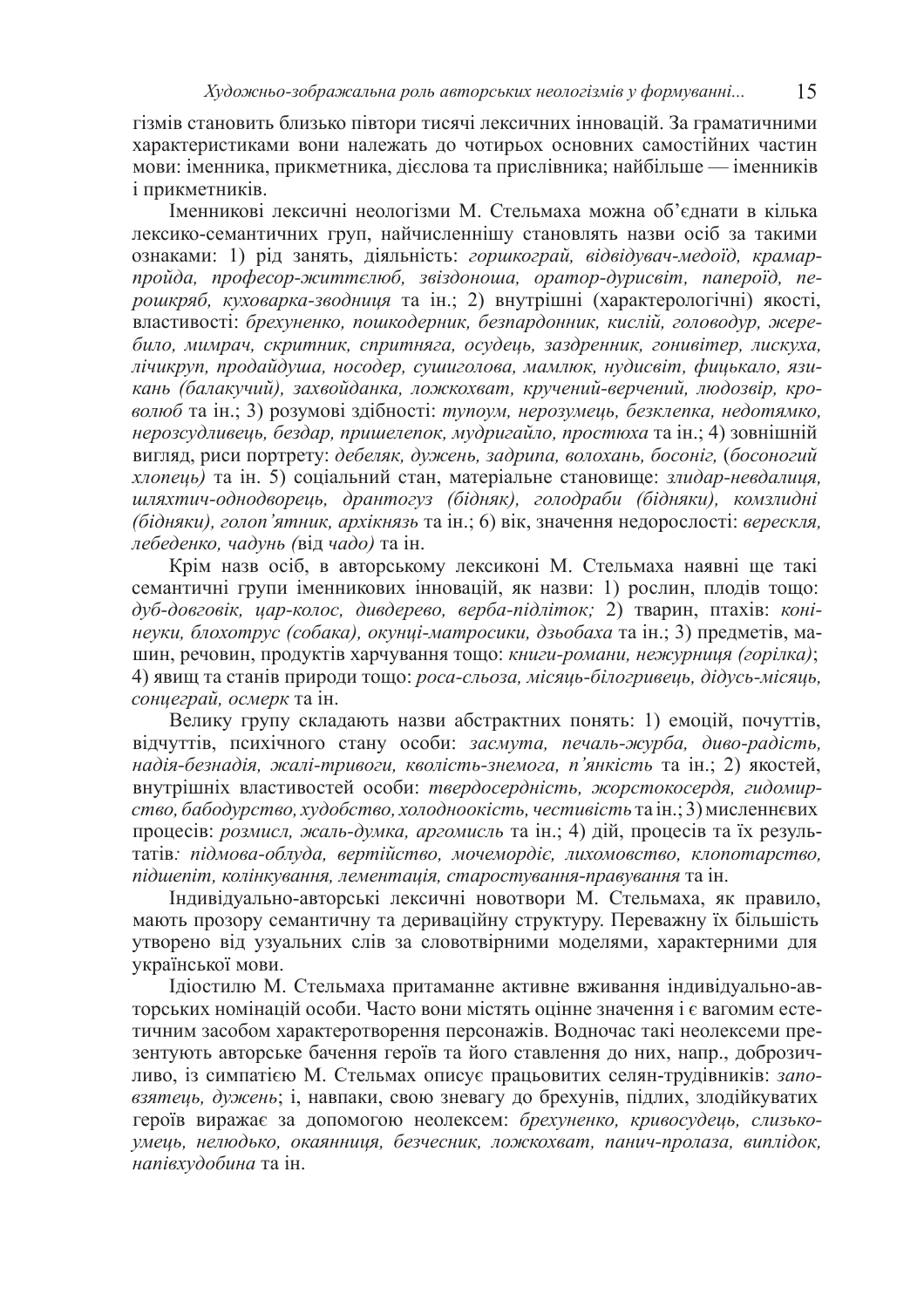Авторські новотвори, що містять негативну оцінність, становлять численну групу й виконують оцінно-експресивну роль у контексті твору, напр.: — Одумайся, Семене. Нащо тобі цей гріх, коли ти чоловік, а не продайдуша<sup>15</sup> (Чоти $pu\ \tilde{\theta}$ роди); — Чого не знаю, того не знаю, тільки в душі й очах померкло, бо людозвір не пожаліє нас, — навмисне говорить політично для Кундрика ( $q_o$ *тири броди*) та ін. Часто такі неолексеми утворені від твірних слів зі зниже-<u>ним стилістичним забарвленням: гнилюк, гнидюк, вибрудок, посміття, дран-</u> *тюх* та ін.

Особливістю індивідуального словотворення М. Стельмаха є те, що письменник сам мотивує семантику неолексем, напр.: "Ох і зажера ви! Такого *лічикрупа* ще світ не бачив" (*лічикруп* — "скупий"); "І пам'ятай: усякій людині, при охоті, можна обламати крила. — Я й не знав, що ти такий *криложер*" (значення іменника *криложер* виводиться із зазначеної фраземи обламати крида); — От ходім до хати, я тобі й розповім про цього випортка, що тільки й знає — лічити чужі гроші й гріхи; <...> Він же, *вибрудок*, одразу трьом жінкам голову морочить, а тепер на четверту, чи на її воли, накинув більма (Чотири *броди*). Такими коментарями автор презентує й підсилює оцінно-експресивну характеристику персонажа.

Показовим для індивідуально-авторського образотворення М. Стельмаха є те, що створені автором неолексеми можна об'єднати в синонімічні ряди, порівн.: жорстоку людину характеризують новотвори людозвір, кроволюб, жор- $\epsilon$ токосердець; хитру — кручений-верчений, слизькоумець; нерозумну — без*ɤɥɟɩɤɚ, ɬɭɩɨɭɦ, ɧɟɪɨɡɭɦɟɰɶ, ɨɞɭɪɤɭɜɚɬɢɣ;* ɛɿɞɧɭ –– *ɞɪɚɧɬɨɝɭɡ, ɤɨɦɡɥɢɞɧɹ,*   $\chi$ *еолоп'ятник, голодраби*; чоловіка-бабія — *бабодур, жеребило, гріхоплут, головодур* та ін.

Корпус оказіональних прикметників письменника відіграє виразну художньо-зображальну роль в авторському характеротворенні. Прикметникові неологізми характеризують особу, предмет чи явище за різними ознаками:

1) зовнішній вигляд (портрет): бестіальні очі, гарбузисте обличчя, дебелястий, прицюцькуватий, корчкуватий Павло Шаламай, студеноокий, грубо*ɜɭɫɢɣ ɛɚɬɶɤɨ, ɧɟɜɧɹɬɧɨɥɢɤɢɣ, ɞɨɜɝɨɳɨɤɢɣ, ɜɚɠɤɨɬɿɥɢɣ, ɝɧɿɡɞɨɩɨɞɿɛɧɟ ɨɛ-* $\overline{a}$ иччя, **линялочубий** Григір, тарілошока бублейниця Стефа, кротоподібний, *тяжкобровий* та ін., напр.: — Але ж... береться жалем усе гніздоподібне обличчя завзятого мисливця (*Хліб і сіль*); На його *тупоскулому, кавуноподібному* <u>обличчі, як на воском залитій книзі, застигає пошана до своєї особи (Хліб і сіль);</u>

2) розумові здібності: безклепкий, розумноокий, малокебетний, дурноп'ятий,  $6\pi$ якло-манірні поети та ін., напр.: <...> щоб збирати <...> гомін і відгомін справжньої поезії, від якої, мов од мужицької сорочки, відцурались блякло- $M$ анірні поети (Хліб і сіль);

3) внутрішні якості, риси характеру, психологічний стан: *оборотистий*, пройдошний, ледачкуватий, хамлуватий, заздренний, черствозубий, лютобровий,  $\delta$ рібносовісний, хмуроокий, веселоротий, скрипливобровий, дрімливо-покірний,  $pa\delta$ iсно-здивований, тихомрійний, скорботно-терплячий, весело-лихий, весело- $\mu$ *икавий, бестіально-хитрий* та ін., напр.: <...> послухався тоді *скрипливоброво*- $\hat{z}$ *о* батька і не одружився (Дума про тебе); <...> стер із обличчя заклопотаність, і воно одразу стало догідливо-лагідним, уважним (Дума про тебе);

4) предмети, одяг тощо: ненаський одяг, передпотопний, решетоподібний *картуз*, **тупоморда** гармата та ін.;

<sup>&</sup>lt;sup>15</sup> Тут і далі цитати наводимо за таким виданням: М. Стельмах, *Твори в 7 т.*, Київ 1983.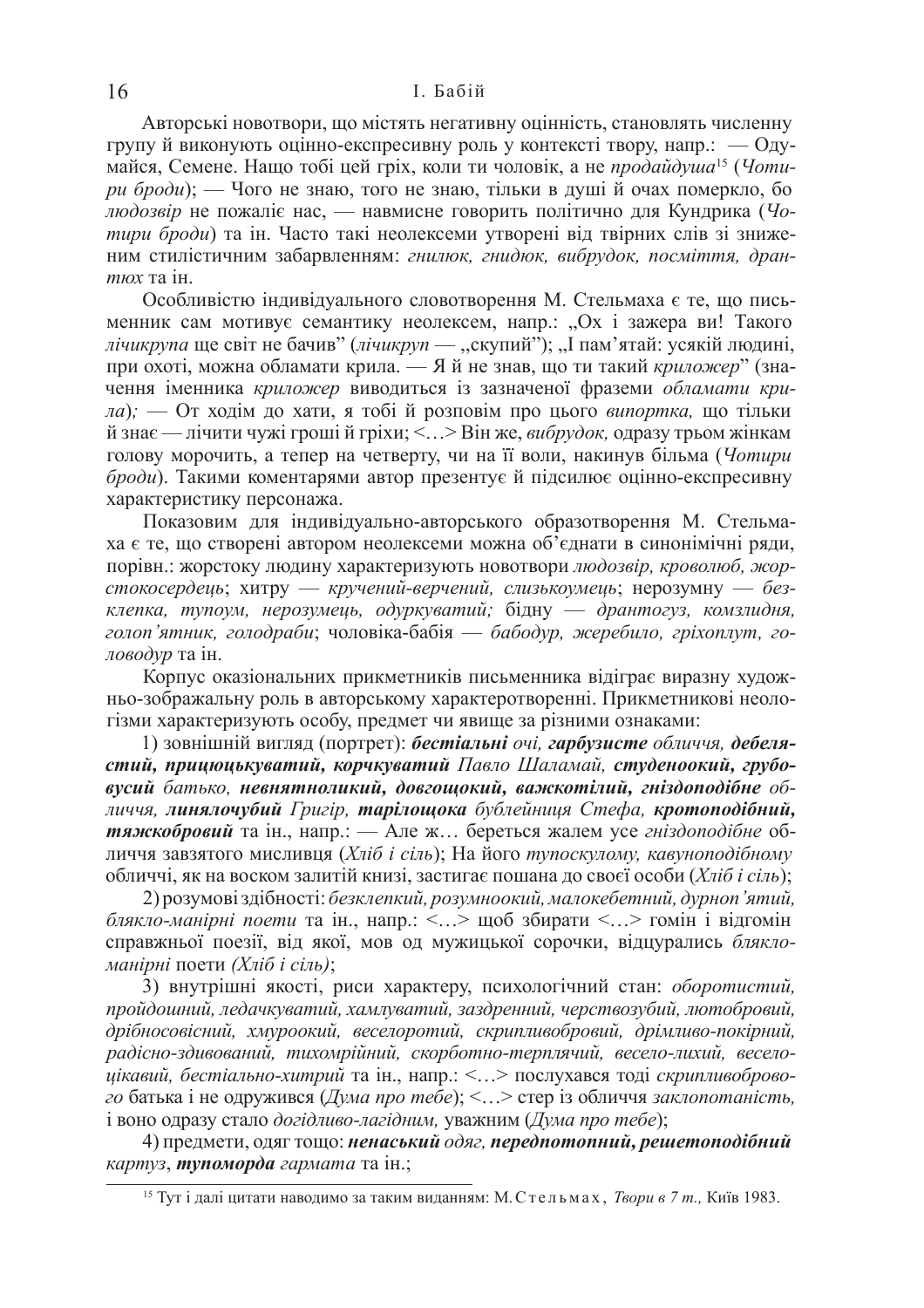5) характеризують групи людей, певні угруповання: **многоцінне** товари $c$ тво, воскоголова дітвора, розсукині діти; перчистий, веселочубий рід. Як правило, такі прикметники мають оцінно-експресивне забарвлення;

6) явища природи, її стан: грізнофіалкові хмари, димчасто-рожеві хмари, *срібнозернистий перелив снігів* **та ін.;** 

7) рослинний і тваринний світи: **лискучолистий** барвінок, вікодавній ліс, **волохатоокий** жовтець, розгілясті груші-глеки, веселоокий птах та ін.;

8) абстрактні назви: дурноколінний глум, ласкаво-улеслива догідність, **Нервово-обурений** плач, кроволюбне яничарство, *ідіотсько-сентиментальна* звичка, винувато-радісна посмішка, благодушно-нетерплячий настрій очіку вання, тихошелесна північ, злобно-похмурі погляди та ін. Такі прикметникові лексичні інновації мають композитну форму і в художньому тексті виконують емотивно-експресивну роль, оскільки характеризують, як правило, психологічний стан персонажів, їхній настрій;

9) колір, забарвлення: холодно-блакитнавий, гнітючо-сірий, біло-рожево**блакитний день, холодно-сірий** та ін. Такі кольоронайменування складаються в основному з двох компонентів, рідко — трьох. Часто ці композити містять суб'єктивно-оцінювальний компонент;

10) одоративні та смакові властивості: приторно-пахучі покої, відволожено*кисла глина й ивіль* та ін.

Прикметникові новотвори є вагомим емотивно-експресивним та оцінним засобом у художньому світі М. Стельмаха: вони точно виражають авторський задум.

В індивідуально-авторському лексиконі письменника меншу групу, ніж іменникову й прикметникову, становлять дієслівні новотвори, які можна об'єднати в лексико-семантичні групи зі значенням:

1) "набувати певного кольору, забарвлення": блакитнавитися, тінявитися та ін.:

2) "певної характеристики за природними явищами, предметами": *росити* $c$ я, вичервлюватись, ядерніти та ін.;

3) "певної характеристики за зовнішнім виглядом": *напатлувати*, *виделікатніти* та ін.;

4) "виявляти емоції, реалізувати внутрішні характеристики": *напанитись*, лерешерститись, посовіститися, споневажати, напухиритись, помедовіти та ін.;

5) "фізичний / фізіологічний стан об'єкта": *банькатити, занезграбитись* та ін.:

6) "види руху, переміщення в просторі": *телембаситись, шнуркувати*, *підгушикувати* та ін.;

7) "характеризувати процес говоріння, мовлення, вимову, звучання":  $uk$ варготіти, гудіти, реготіти, зашегерявити, викахикувати, тюгикнути, за- $\kappa$ *юрликати, бриніти-густи, заскрипіти-заспівати.* 

Широку лексико-семантичну класифікацію дієслівних оказіоналізмів подали О. Стишов і Г. Вокальчук.

У процесі творення дієслівних авторських інновацій продуктивними є змішані афіксальні способи словотворення (префіксально-суфіксальний, суфіксально-постфіксальний, префіксально-суфіксально-постфіксальний і под., що є суто дієслівними способами деривації) та словоскладання.

Показово, що дієслівні новотвори М. Стельмаха, як правило, є семантично прозорими: в художньому тексті вони уточнюють, конкретизують дію, ознаки по